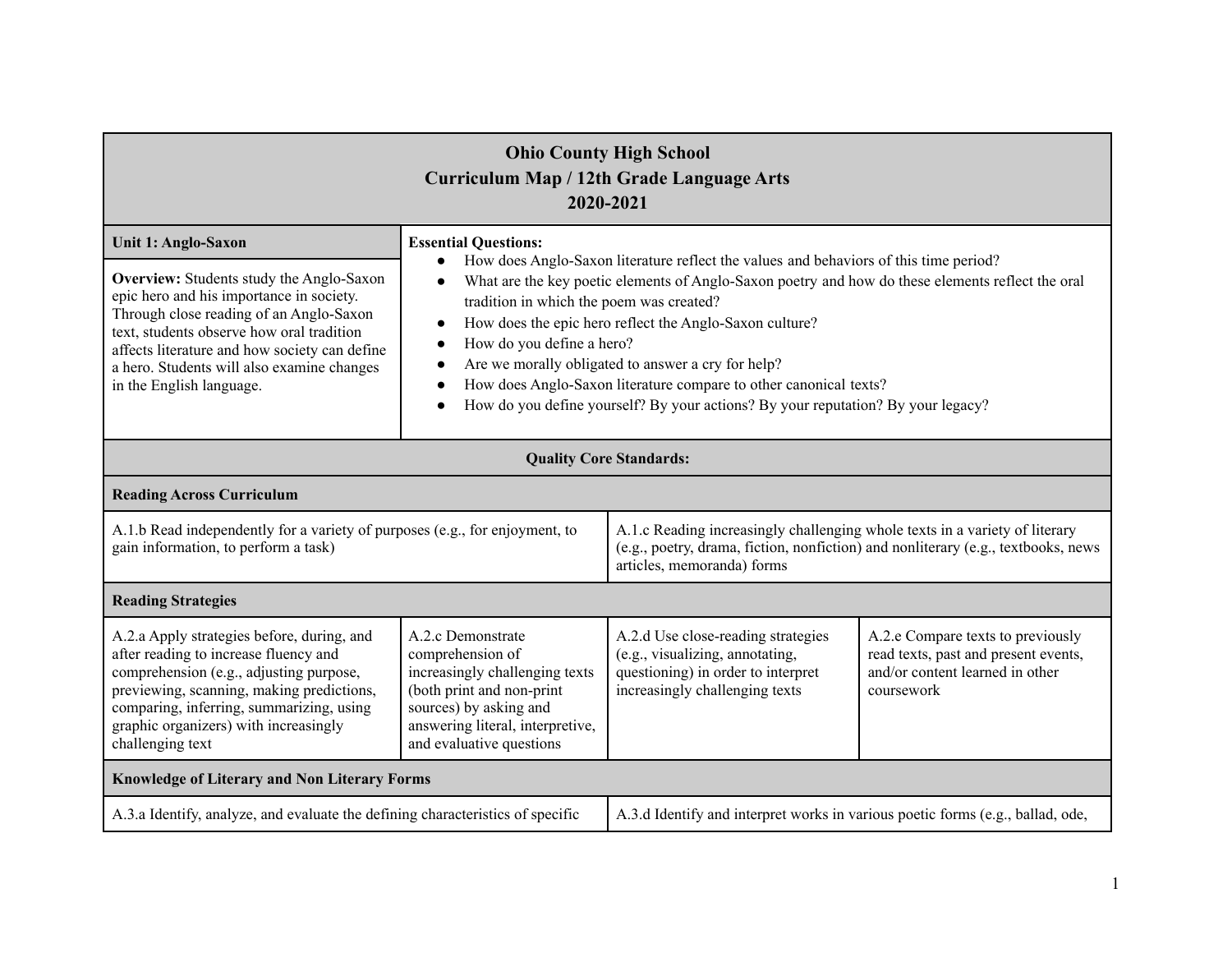| literary and nonliterary forms (e.g., satire, allegory, parody, editorial, essay,<br>memorandum) and describe how form affects the meaning and function of the<br>texts                              |                                                                                                                                                                                                                                                      | sonnet) and explain how meaning is conveyed through features of poetry,<br>including sound (e.g., rhythm, repetition, alliteration), structure (e.g., meter,<br>rhyme scheme), graphic elements (e.g., punctuation, line length, word<br>position), and poetic devices (e.g., metaphor, imagery, personification, tone,<br>symbolism) |                                                                                              |  |  |  |
|------------------------------------------------------------------------------------------------------------------------------------------------------------------------------------------------------|------------------------------------------------------------------------------------------------------------------------------------------------------------------------------------------------------------------------------------------------------|---------------------------------------------------------------------------------------------------------------------------------------------------------------------------------------------------------------------------------------------------------------------------------------------------------------------------------------|----------------------------------------------------------------------------------------------|--|--|--|
| <b>Influence on Texts</b>                                                                                                                                                                            |                                                                                                                                                                                                                                                      |                                                                                                                                                                                                                                                                                                                                       |                                                                                              |  |  |  |
| A.4.a Explain the relationship between the time in which a literary work is<br>set, the time, during which the author wrote, and the time in which the reader<br>reads                               |                                                                                                                                                                                                                                                      | A.4.b Analyze and evaluate the influence of traditional and mythic literature<br>on later literature and film                                                                                                                                                                                                                         |                                                                                              |  |  |  |
| <b>Author's Voice and Method</b>                                                                                                                                                                     |                                                                                                                                                                                                                                                      |                                                                                                                                                                                                                                                                                                                                       |                                                                                              |  |  |  |
| A.5.c Identify, analyze, and evaluate plot,<br>character development, setting, theme,<br>mood, and point of view as they are used<br>together to create meaning in increasingly<br>challenging texts | A.5.e Identify, analyze, and evaluate the ways in which the devices the<br>author chooses (e.g., irony, imagery, tone, sound techniques,<br>foreshadowing, symbolism) achieve specific effects and shape<br>meaning in increasingly challenging text | A.5.h Identify the author's stated or<br>implied purpose in increasingly<br>challenging texts                                                                                                                                                                                                                                         |                                                                                              |  |  |  |
|                                                                                                                                                                                                      |                                                                                                                                                                                                                                                      | <b>Persuasive Language and Logic</b>                                                                                                                                                                                                                                                                                                  |                                                                                              |  |  |  |
| A.6.b Summarize and paraphrase<br>information in increasingly challenging<br>texts, identifying key ideas, supporting<br>details, inconsistencies, and ambiguities                                   | or inferences in increasingly challenging texts and substantiate<br>analyses with textual examples that may be in widely separated<br>sections of the text or in other sources                                                                       | A.6.c Locate important details and facts that support ideas, arguments,                                                                                                                                                                                                                                                               | A.6.d Distinguish between fact and<br>opinion, basing judgments on<br>evidence and reasoning |  |  |  |
|                                                                                                                                                                                                      | <b>Words and Their History</b>                                                                                                                                                                                                                       |                                                                                                                                                                                                                                                                                                                                       |                                                                                              |  |  |  |
| A.8.d Use context clues (e.g., author's<br>restatement, example) to understand<br>unfamiliar words in increasingly challenging<br>texts                                                              | A.8.f Identify and interpret<br>common idioms and literary,<br>classical, and biblical<br>allusions in increasingly<br>challenging texts                                                                                                             | A.8.h Apply knowledge of<br>connotation and denotation to<br>determine the meanings of words and<br>phrases in increasingly challenging<br>texts                                                                                                                                                                                      |                                                                                              |  |  |  |
| <b>Required Reading</b>                                                                                                                                                                              | <b>Suggested Reading</b>                                                                                                                                                                                                                             | <b>Suggested Writing</b>                                                                                                                                                                                                                                                                                                              | <b>ACT Prep</b>                                                                              |  |  |  |
| excerpts from Beowulf<br>excerpts from The Canterbury Tales                                                                                                                                          | A Satirical Elegy of the<br>Death of a Late Famous                                                                                                                                                                                                   | Journal responses<br>Resume<br>$\bullet$                                                                                                                                                                                                                                                                                              | ACT grammar practice<br>ACT vocabulary                                                       |  |  |  |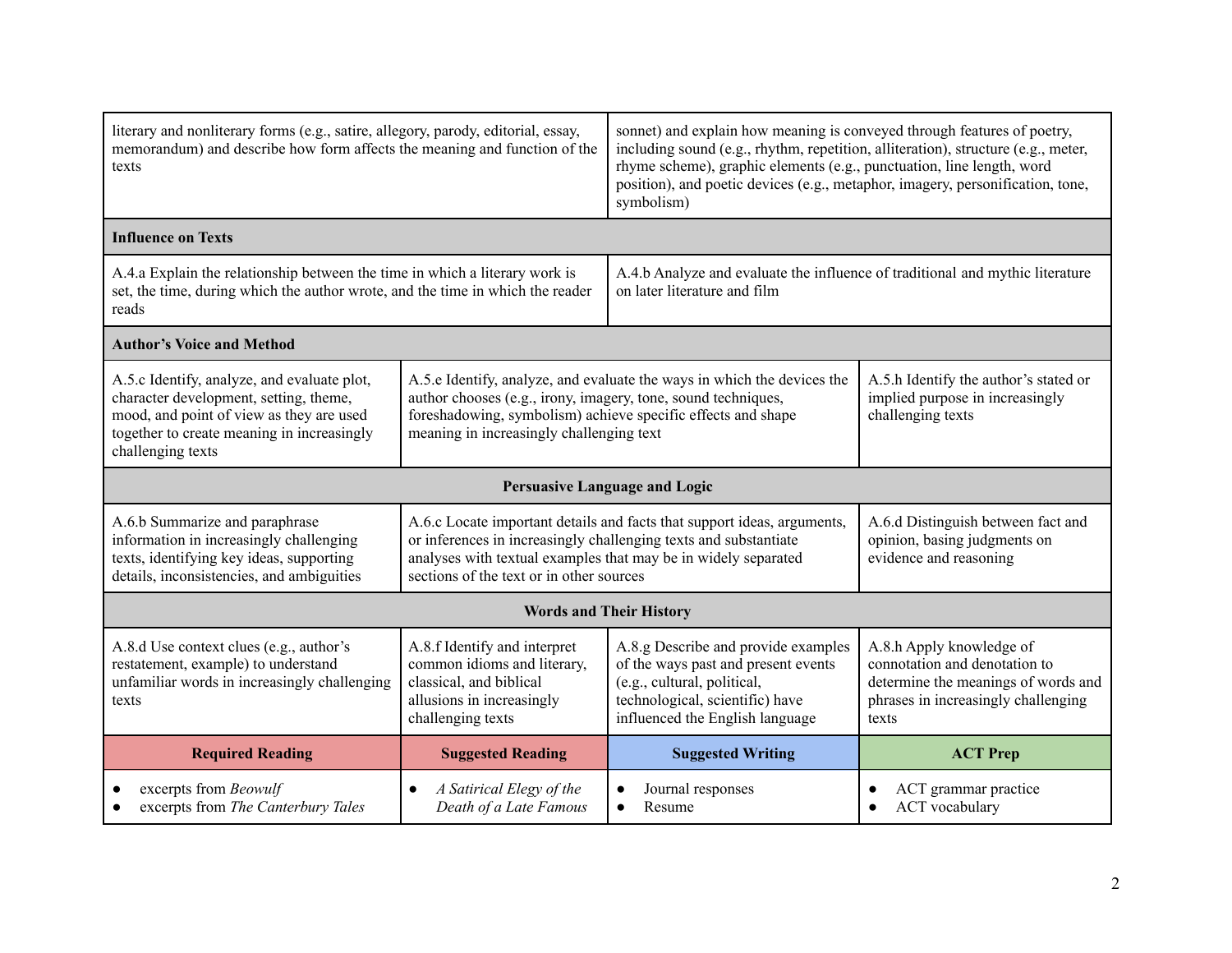|                                                                                                | General<br>Excerpts of Leviathan<br>Jimmy Carter's Nobel<br>Lecture                                            | Personal ballad                                                                                                                                                   |                                                                                                       |  |  |  |
|------------------------------------------------------------------------------------------------|----------------------------------------------------------------------------------------------------------------|-------------------------------------------------------------------------------------------------------------------------------------------------------------------|-------------------------------------------------------------------------------------------------------|--|--|--|
| <b>Arts &amp; Humanities</b>                                                                   | <b>Resources</b>                                                                                               | <b>PLCs</b>                                                                                                                                                       | <b>Suggested Activities</b>                                                                           |  |  |  |
| Hero's Journey project<br>$\bullet$<br>Personal narrative rhyming couplet<br>$\bullet$<br>poem | Prentice-Hall textbook<br>online articles<br>$\bullet$<br>video supplements<br>Chromebooks<br>Google Classroom | Writing for real-world purposes<br>(resume, cover letter, college<br>application essay, ect)<br>Discussion and connection to<br>$\bullet$<br>contemporary culture | discussion<br>small group projects<br>presentations<br>quizzes<br>journaling<br>summative assessments |  |  |  |
| 1 <sup>st</sup> Quarter                                                                        |                                                                                                                |                                                                                                                                                                   |                                                                                                       |  |  |  |
| On-going: Bellringers to practice grammar and mechanics.                                       |                                                                                                                |                                                                                                                                                                   |                                                                                                       |  |  |  |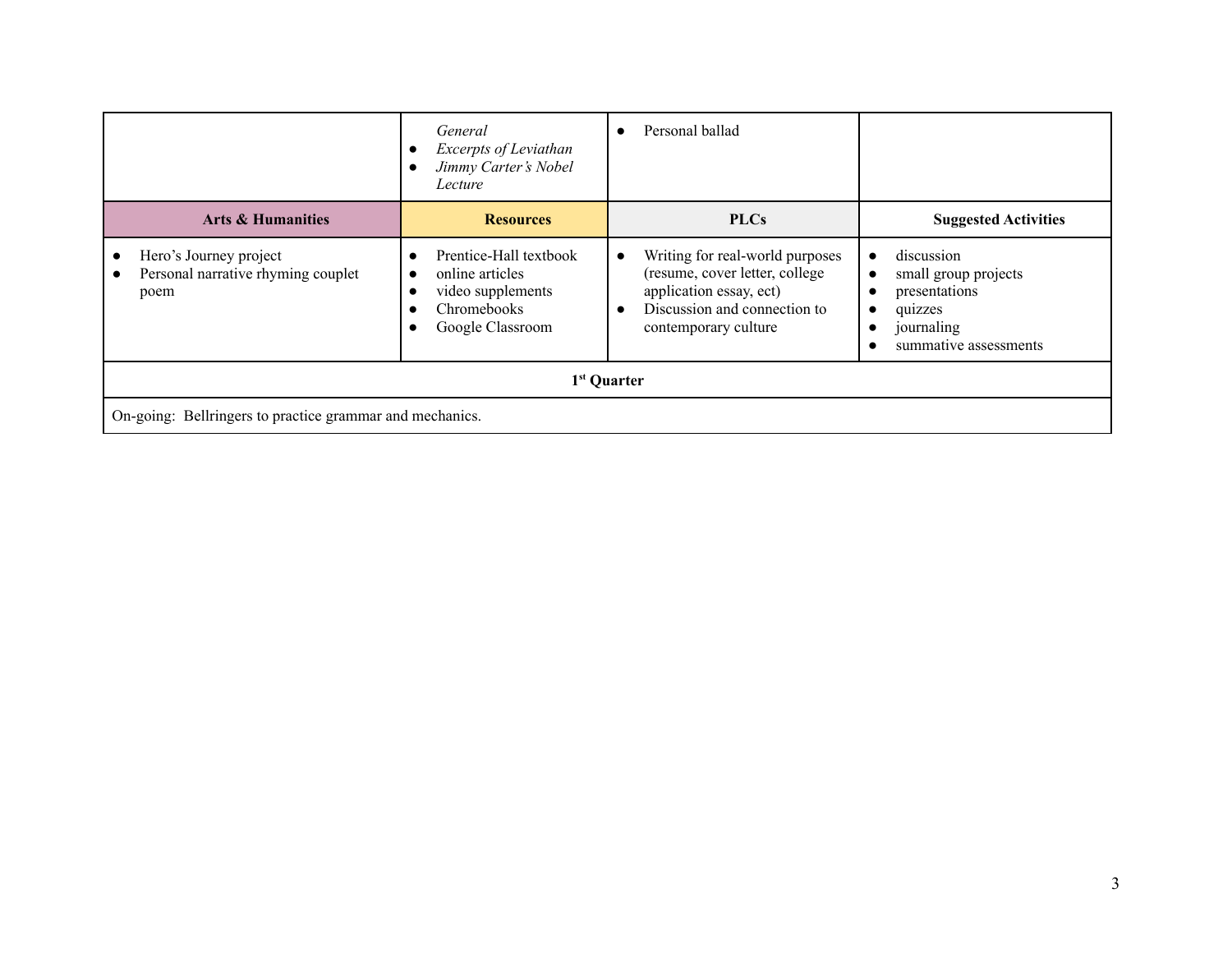| <b>Ohio County High School</b><br>Curriculum Map / 12th Grade Language Arts<br>2020-2021                                                                                                                                                                                                                                                                                                                                         |                                                                                                                                                                                                                                                                                                                                                                                                                                                                                                                                                                                                                       |                                                                                                                                                                                                |                                                                                                                            |  |  |  |
|----------------------------------------------------------------------------------------------------------------------------------------------------------------------------------------------------------------------------------------------------------------------------------------------------------------------------------------------------------------------------------------------------------------------------------|-----------------------------------------------------------------------------------------------------------------------------------------------------------------------------------------------------------------------------------------------------------------------------------------------------------------------------------------------------------------------------------------------------------------------------------------------------------------------------------------------------------------------------------------------------------------------------------------------------------------------|------------------------------------------------------------------------------------------------------------------------------------------------------------------------------------------------|----------------------------------------------------------------------------------------------------------------------------|--|--|--|
| <b>Unit 2: Renaissance</b><br>Overview: As students compare the works<br>of the Renaissance with those of the<br>Anglo-Saxon period, they consider how the<br>outstanding works of the era transcend time<br>and continue to inspire readers and writers.<br>Students may analyze the ideas, principles,<br>and form of a literary work; discuss how<br>work exhibits attributes of both the<br>Anglo-Saxon and the Renaissance. | <b>Essential Questions:</b><br>How do our flaws impact our choices?<br>$\bullet$<br>Why is it important to recognize our flaws and our mistakes?<br>How has our view of life choices changed over the course of time?<br>$\bullet$<br>Do we choose our own fates or are certain aspects of our lives predetermined?<br>$\bullet$<br>How is the concept of love portrayed in both Renaissance drama and poetry?<br>$\bullet$<br>To what extent does power (or the lack of power) affect individuals and/or relationships?<br>How might the basic themes of a Shakespearean work be conveyed in a contemporary setting? |                                                                                                                                                                                                |                                                                                                                            |  |  |  |
| <b>Quality Core Standards:</b>                                                                                                                                                                                                                                                                                                                                                                                                   |                                                                                                                                                                                                                                                                                                                                                                                                                                                                                                                                                                                                                       |                                                                                                                                                                                                |                                                                                                                            |  |  |  |
| <b>Reading Across Curriculum</b>                                                                                                                                                                                                                                                                                                                                                                                                 |                                                                                                                                                                                                                                                                                                                                                                                                                                                                                                                                                                                                                       |                                                                                                                                                                                                |                                                                                                                            |  |  |  |
| A.1.b Read independently for a variety of purposes (e.g., for enjoyment, to<br>gain information, to perform a task)                                                                                                                                                                                                                                                                                                              |                                                                                                                                                                                                                                                                                                                                                                                                                                                                                                                                                                                                                       | A.1.c Reading increasingly challenging whole texts in a variety of literary<br>(e.g., poetry, drama, fiction, nonfiction) and nonliterary (e.g., textbooks, news<br>articles, memoranda) forms |                                                                                                                            |  |  |  |
| <b>Reading Strategies</b>                                                                                                                                                                                                                                                                                                                                                                                                        |                                                                                                                                                                                                                                                                                                                                                                                                                                                                                                                                                                                                                       |                                                                                                                                                                                                |                                                                                                                            |  |  |  |
| A.2.a Apply strategies before, during, and<br>after reading to increase fluency and<br>comprehension (e.g., adjusting purpose,<br>previewing, scanning, making predictions,<br>comparing, inferring, summarizing, using<br>graphic organizers) with increasingly<br>challenging text                                                                                                                                             | A.2.c Demonstrate<br>comprehension of<br>increasingly challenging texts<br>(both print and non-print<br>sources) by asking and<br>answering literal, interpretive,<br>and evaluative questions                                                                                                                                                                                                                                                                                                                                                                                                                        | A.2.d Use close-reading strategies<br>(e.g., visualizing, annotating,<br>questioning) in order to interpret<br>increasingly challenging texts                                                  | A.2.e Compare texts to previously<br>read texts, past and present events,<br>and/or content learned in other<br>coursework |  |  |  |
| Knowledge of Literary and Non Literary Forms                                                                                                                                                                                                                                                                                                                                                                                     |                                                                                                                                                                                                                                                                                                                                                                                                                                                                                                                                                                                                                       |                                                                                                                                                                                                |                                                                                                                            |  |  |  |
| A.3.a Identify, analyze, and evaluate the defining characteristics of specific literary and nonliterary forms (e.g., satire, allegory, parody, editorial, essay,                                                                                                                                                                                                                                                                 |                                                                                                                                                                                                                                                                                                                                                                                                                                                                                                                                                                                                                       |                                                                                                                                                                                                |                                                                                                                            |  |  |  |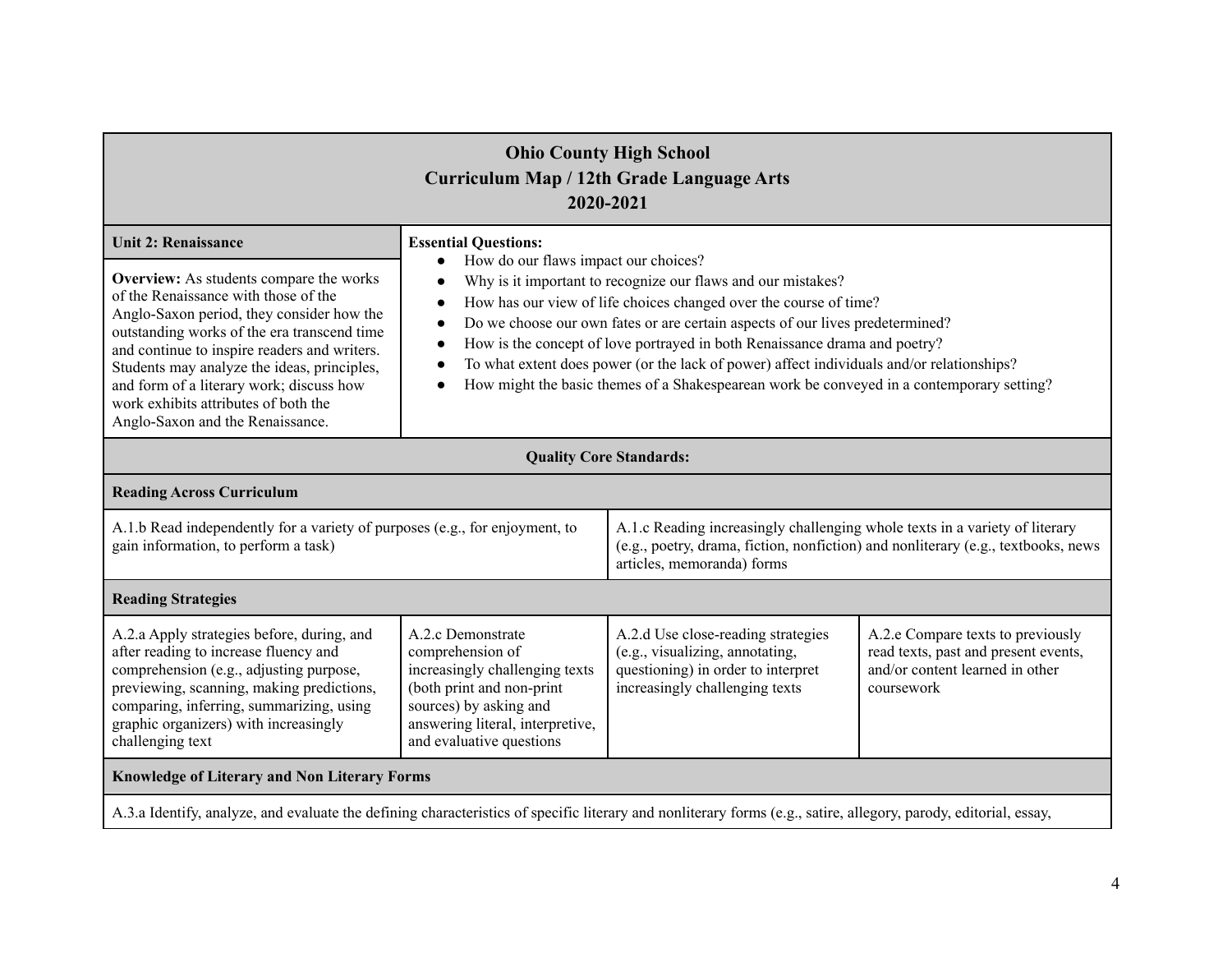| memorandum) and describe how form affects the meaning and function of the texts                                                                                                                               |                                                                                                                                                                                                                                                                                                                                                                                                                         |                                                                                                                                                                                                                                                      |                                                                                                                                                                                                                                                              |                                                                                           |                                                                                                                                                   |                                                                                                                                                     |
|---------------------------------------------------------------------------------------------------------------------------------------------------------------------------------------------------------------|-------------------------------------------------------------------------------------------------------------------------------------------------------------------------------------------------------------------------------------------------------------------------------------------------------------------------------------------------------------------------------------------------------------------------|------------------------------------------------------------------------------------------------------------------------------------------------------------------------------------------------------------------------------------------------------|--------------------------------------------------------------------------------------------------------------------------------------------------------------------------------------------------------------------------------------------------------------|-------------------------------------------------------------------------------------------|---------------------------------------------------------------------------------------------------------------------------------------------------|-----------------------------------------------------------------------------------------------------------------------------------------------------|
| <b>Influence on Texts</b>                                                                                                                                                                                     |                                                                                                                                                                                                                                                                                                                                                                                                                         |                                                                                                                                                                                                                                                      |                                                                                                                                                                                                                                                              |                                                                                           |                                                                                                                                                   |                                                                                                                                                     |
| A.4.a Explain the relationship between the time in<br>which a literary work is set, the time, during which<br>the author wrote, and the time in which the reader<br>and film<br>reads                         |                                                                                                                                                                                                                                                                                                                                                                                                                         | A.4.b Analyze and evaluate the influence of<br>traditional and mythic literature on later literature                                                                                                                                                 |                                                                                                                                                                                                                                                              | A.4.c Explain the effects of the author's life upon<br>his or her work                    |                                                                                                                                                   |                                                                                                                                                     |
| <b>Author's Voice and Method</b>                                                                                                                                                                              |                                                                                                                                                                                                                                                                                                                                                                                                                         |                                                                                                                                                                                                                                                      |                                                                                                                                                                                                                                                              |                                                                                           |                                                                                                                                                   |                                                                                                                                                     |
| A.5.c Identify, analyze, and<br>evaluate plot, character<br>development, setting, theme,<br>mood, and point of view as<br>they are used together to<br>create meaning in<br>increasingly challenging<br>texts | A.5.d Identify, analyze, and<br>A.5.e Identify, analyze, and<br>evaluate the author's use of<br>evaluate the ways in which<br>parallel plots and subplots in<br>the devices the author<br>increasingly challenging<br>chooses (e.g., irony, imagery,<br>tone, sound techniques,<br>texts<br>foreshadowing, symbolism)<br>achieve specific effects and<br>shape meaning in<br>increasingly challenging<br>texts<br>texts |                                                                                                                                                                                                                                                      | A.5.g Evaluate ways authors<br>develop style to achieve<br>specific rhetorical and<br>aesthetic purposes, noting the<br>impact of diction and<br>figurative language on tone,<br>mood, and theme; cite<br>specific examples from<br>increasingly challenging |                                                                                           | A.5.h Identify the author's<br>stated or implied purpose in<br>increasingly challenging<br>texts                                                  |                                                                                                                                                     |
|                                                                                                                                                                                                               |                                                                                                                                                                                                                                                                                                                                                                                                                         |                                                                                                                                                                                                                                                      | <b>Persuasive Language and Logic</b>                                                                                                                                                                                                                         |                                                                                           |                                                                                                                                                   |                                                                                                                                                     |
| A.6.b Summarize and paraphrase information in<br>increasingly challenging texts, identifying key<br>ideas, supporting details, inconsistencies, and<br>ambiguities<br>sources                                 |                                                                                                                                                                                                                                                                                                                                                                                                                         | A.6.c Locate important details and facts that<br>support ideas, arguments, or inferences in<br>increasingly challenging texts and substantiate<br>analyses with textual examples that may be in<br>widely separated sections of the text or in other |                                                                                                                                                                                                                                                              | A.6.d Distinguish between fact and opinion, basing<br>judgments on evidence and reasoning |                                                                                                                                                   |                                                                                                                                                     |
|                                                                                                                                                                                                               |                                                                                                                                                                                                                                                                                                                                                                                                                         |                                                                                                                                                                                                                                                      | <b>Words and Their History</b>                                                                                                                                                                                                                               |                                                                                           |                                                                                                                                                   |                                                                                                                                                     |
| A.8.b Infer word meanings<br>by analyzing relationships<br>between words (e.g.,<br>synonyms, metaphors,<br>analogies) in increasingly<br>challenging texts                                                    | A.8.d Use context clues (e.g.,<br>author's restatement.<br>example) to understand<br>unfamiliar words in<br>increasingly challenging<br>texts                                                                                                                                                                                                                                                                           |                                                                                                                                                                                                                                                      | A.8.f Identify and interpret<br>common idioms and literary,<br>classical, and biblical<br>allusions in increasingly<br>challenging texts                                                                                                                     | cultural, political,                                                                      | A.8.g Describe and provide<br>examples of the ways past<br>and present events (e.g.,<br>technological, scientific)<br>have influenced the English | A.8.h Apply knowledge of<br>connotation and denotation to<br>determine the meanings of<br>words and phrases in<br>increasingly challenging<br>texts |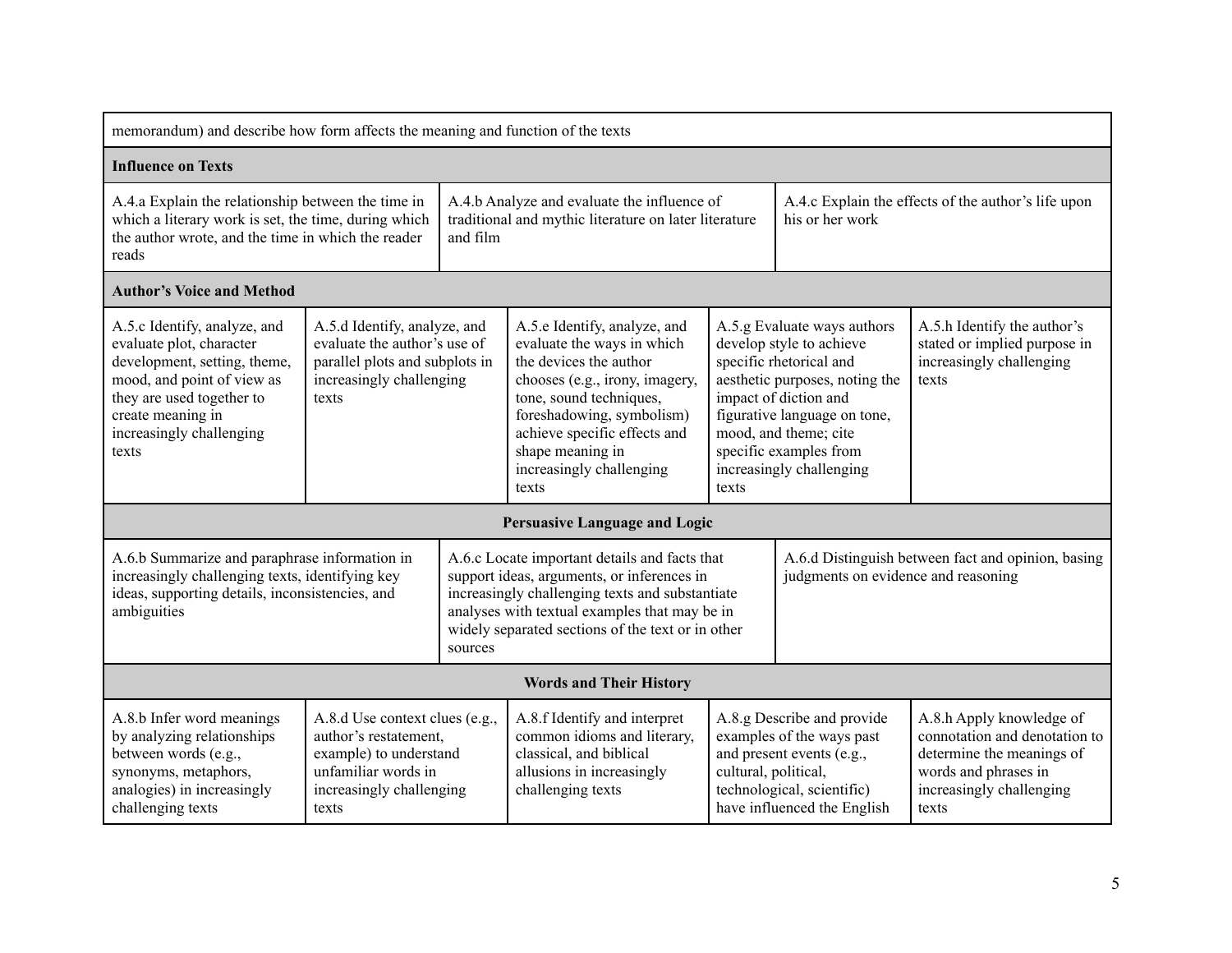|                                                          |  |                                                                                                   |                       | language                                                                 |                                                                                                                        |                                     |                                                                                                       |
|----------------------------------------------------------|--|---------------------------------------------------------------------------------------------------|-----------------------|--------------------------------------------------------------------------|------------------------------------------------------------------------------------------------------------------------|-------------------------------------|-------------------------------------------------------------------------------------------------------|
| <b>Required Reading</b>                                  |  | <b>Suggested Reading</b>                                                                          |                       |                                                                          | <b>Suggested Writing</b>                                                                                               |                                     | <b>ACT Prep</b>                                                                                       |
| Macbeth                                                  |  |                                                                                                   | Shakespearean sonnets | Journal responses<br>$\bullet$<br>College application essay<br>$\bullet$ |                                                                                                                        | $\bullet$                           | ACT grammar practice<br><b>ACT</b> vocabulary                                                         |
| <b>Arts &amp; Humanities</b>                             |  |                                                                                                   | <b>Resources</b>      | <b>PLCs</b>                                                              |                                                                                                                        |                                     | <b>Suggested Activities</b>                                                                           |
| Sonnets                                                  |  | Prentice-Hall textbook<br>online articles<br>video supplements<br>Chromebooks<br>Google Classroom |                       | $\bullet$<br>$\bullet$                                                   | Writing for real-world purposes<br>(college application essay)<br>Discussion and connection to<br>contemporary culture | $\bullet$<br>$\bullet$<br>$\bullet$ | discussion<br>small group projects<br>presentations<br>quizzes<br>journaling<br>summative assessments |
| $2nd$ Quarter                                            |  |                                                                                                   |                       |                                                                          |                                                                                                                        |                                     |                                                                                                       |
| On-going: Bellringers to practice grammar and mechanics. |  |                                                                                                   |                       |                                                                          |                                                                                                                        |                                     |                                                                                                       |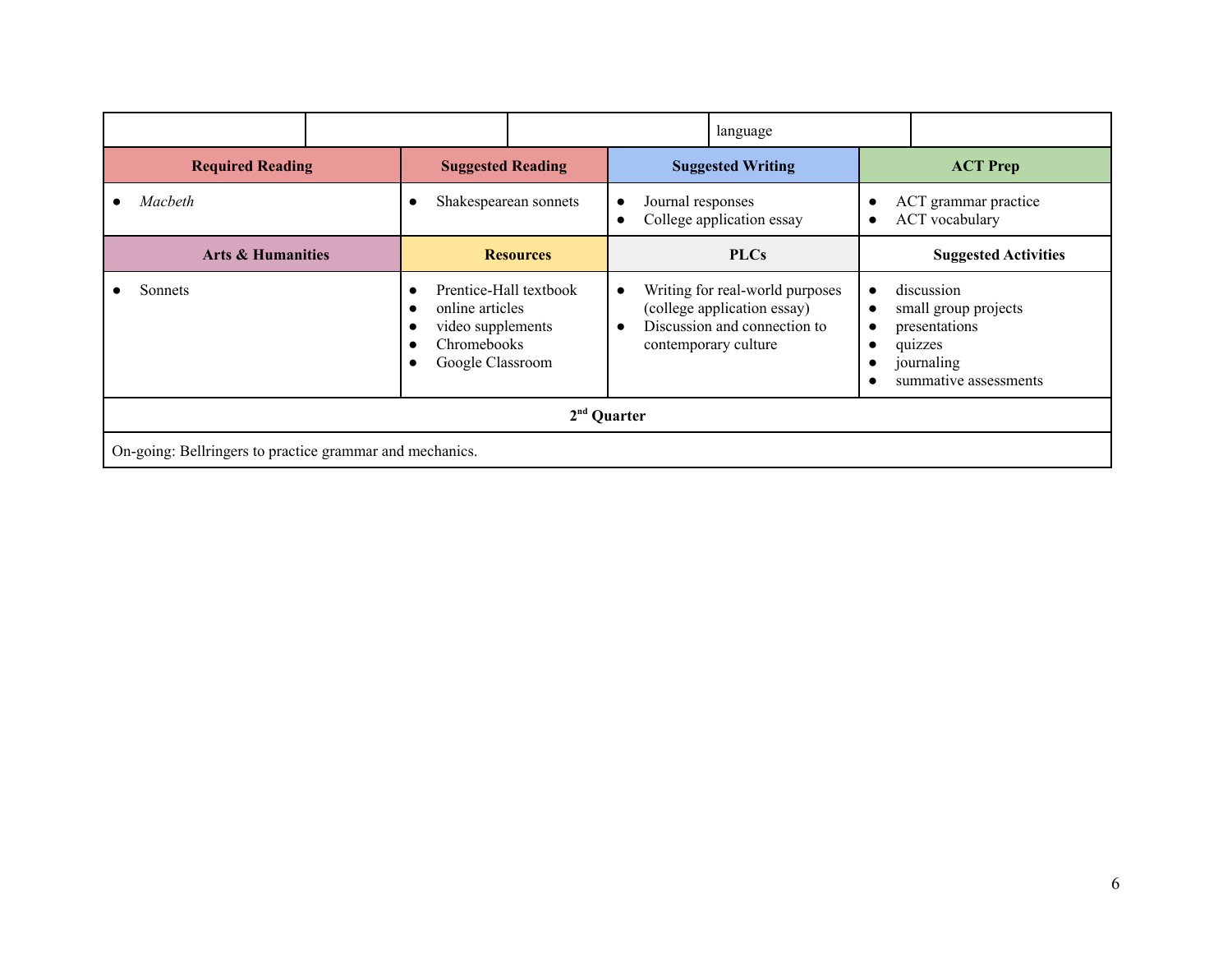| <b>Ohio County High School</b><br><b>Curriculum Map / 12th Grade Language Arts</b><br>2020-2021                                                                                                                                                                                                                                                                                                                                                                                                                                     |                                                                                                                                                                                                                   |                                                                                                                                                                                                |                                                                                                                            |  |  |
|-------------------------------------------------------------------------------------------------------------------------------------------------------------------------------------------------------------------------------------------------------------------------------------------------------------------------------------------------------------------------------------------------------------------------------------------------------------------------------------------------------------------------------------|-------------------------------------------------------------------------------------------------------------------------------------------------------------------------------------------------------------------|------------------------------------------------------------------------------------------------------------------------------------------------------------------------------------------------|----------------------------------------------------------------------------------------------------------------------------|--|--|
| <b>Unit 3: Non-Fiction/Romantic</b><br>Overview: Observing themes related to<br>nature, students consider whether nature<br>appears as a force of good or evil. Students<br>also explore some of the philosophical ideas<br>in a Romantic work – questions of free will,<br>fate, human conflict, and loss. In discussion,<br>students consider a philosophical question in<br>relation to a particular text. By the end of<br>this unit, students will have an appreciation<br>for some of the tendencies of early<br>Romanticism. | <b>Essential Questions:</b><br>In what ways does nature impact our physical and mental well-being?<br>How is romance different from Romantic?<br>How does the romantic view of life and death compare to reality? |                                                                                                                                                                                                |                                                                                                                            |  |  |
|                                                                                                                                                                                                                                                                                                                                                                                                                                                                                                                                     |                                                                                                                                                                                                                   | <b>Quality Core Standards:</b>                                                                                                                                                                 |                                                                                                                            |  |  |
| <b>Reading Across Curriculum</b>                                                                                                                                                                                                                                                                                                                                                                                                                                                                                                    |                                                                                                                                                                                                                   |                                                                                                                                                                                                |                                                                                                                            |  |  |
| A.1.b Read independently for a variety of purposes (e.g., for enjoyment, to<br>gain information, to perform a task)                                                                                                                                                                                                                                                                                                                                                                                                                 |                                                                                                                                                                                                                   | A.1.c Reading increasingly challenging whole texts in a variety of literary<br>(e.g., poetry, drama, fiction, nonfiction) and nonliterary (e.g., textbooks, news<br>articles, memoranda) forms |                                                                                                                            |  |  |
| <b>Reading Strategies</b>                                                                                                                                                                                                                                                                                                                                                                                                                                                                                                           |                                                                                                                                                                                                                   |                                                                                                                                                                                                |                                                                                                                            |  |  |
| A.2.a Apply strategies before, during, and<br>after reading to increase fluency and<br>comprehension (e.g., adjusting purpose,<br>previewing, scanning, making predictions,<br>comparing, inferring, summarizing, using<br>graphic organizers) with increasingly<br>challenging text                                                                                                                                                                                                                                                | A.2.c Demonstrate<br>comprehension of<br>increasingly challenging texts<br>(both print and non-print<br>sources) by asking and<br>answering literal, interpretive,<br>and evaluative questions                    | A.2.d Use close-reading strategies<br>(e.g., visualizing, annotating,<br>questioning) in order to interpret<br>increasingly challenging texts                                                  | A.2.e Compare texts to previously<br>read texts, past and present events,<br>and/or content learned in other<br>coursework |  |  |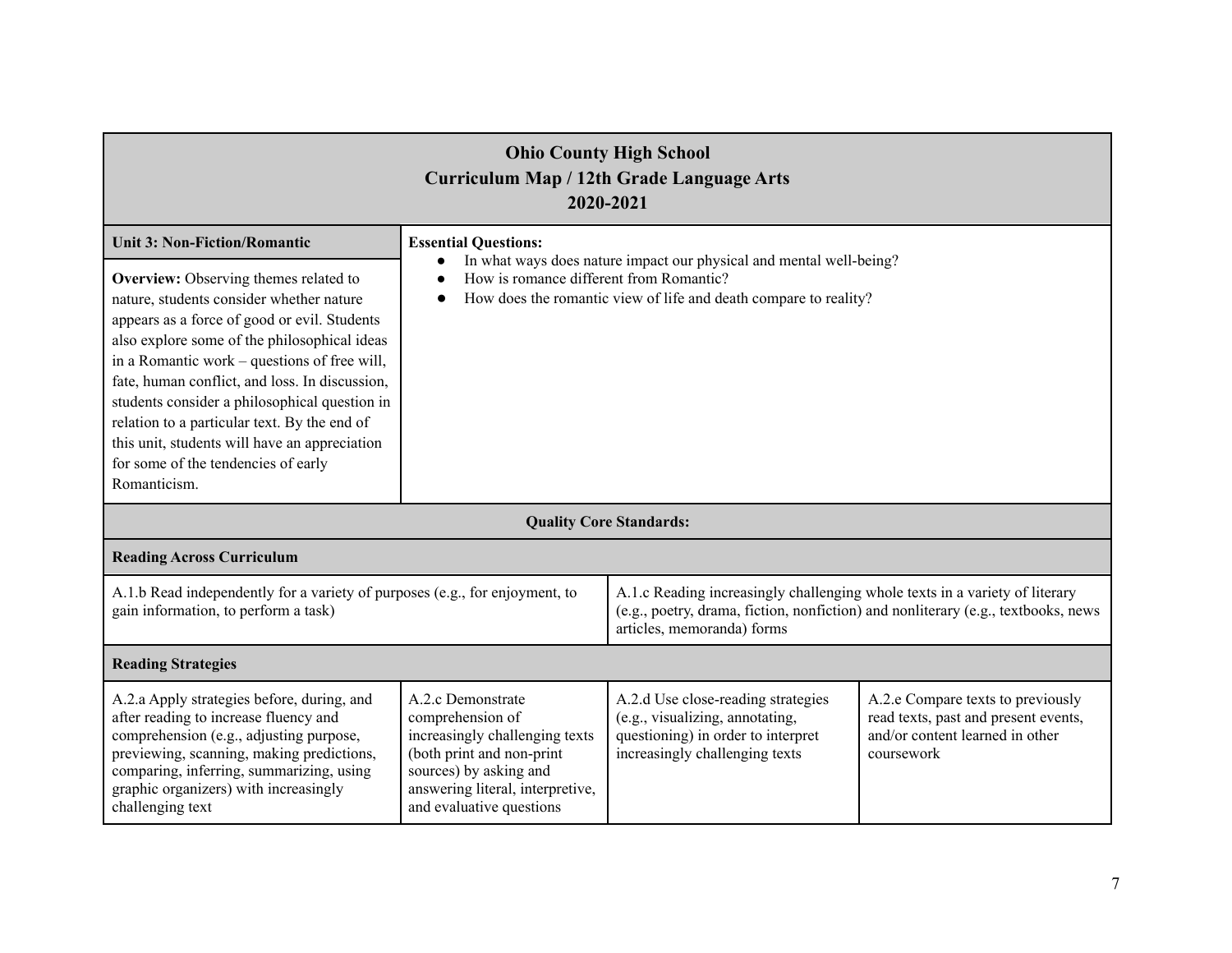| <b>Knowledge of Literary and Non Literary Forms</b>                                                                                                                                                                                                          |                                                                                                                                                                                                                                                      |                                                                                                                                                                                                                                                                                                                                                           |  |                                                                                                                                                                                                                                                                                                                                                                                                                               |  |
|--------------------------------------------------------------------------------------------------------------------------------------------------------------------------------------------------------------------------------------------------------------|------------------------------------------------------------------------------------------------------------------------------------------------------------------------------------------------------------------------------------------------------|-----------------------------------------------------------------------------------------------------------------------------------------------------------------------------------------------------------------------------------------------------------------------------------------------------------------------------------------------------------|--|-------------------------------------------------------------------------------------------------------------------------------------------------------------------------------------------------------------------------------------------------------------------------------------------------------------------------------------------------------------------------------------------------------------------------------|--|
| A.3.a Identify, analyze, and evaluate the defining<br>characteristics of specific literary and nonliterary<br>forms (e.g., satire, allegory, parody, editorial,<br>essay, memorandum) and describe how form<br>affects the meaning and function of the texts | meaning                                                                                                                                                                                                                                              | A.3.c Read dramatic literature and analyze its<br>conventions to identify how they express a writer's                                                                                                                                                                                                                                                     |  | A.3.d Identify and interpret works in various<br>poetic forms (e.g., ballad, ode, sonnet) and explain<br>how meaning is conveyed through features of<br>poetry, including sound (e.g., rhythm, repetition,<br>alliteration), structure (e.g., meter, rhyme scheme),<br>graphic elements (e.g., punctuation, line length,<br>word position), and poetic devices (e.g., metaphor,<br>imagery, personification, tone, symbolism) |  |
| <b>Influence on Texts</b>                                                                                                                                                                                                                                    |                                                                                                                                                                                                                                                      |                                                                                                                                                                                                                                                                                                                                                           |  |                                                                                                                                                                                                                                                                                                                                                                                                                               |  |
| A.4.a Explain the relationship between the time in<br>which a literary work is set, the time, during which<br>the author wrote, and the time in which the reader<br>reads                                                                                    | and film                                                                                                                                                                                                                                             | A.4.b Analyze and evaluate the influence of<br>traditional and mythic literature on later literature                                                                                                                                                                                                                                                      |  | A.4.c Explain the effects of the author's life upon<br>his or her work                                                                                                                                                                                                                                                                                                                                                        |  |
| <b>Author's Voice and Method</b>                                                                                                                                                                                                                             |                                                                                                                                                                                                                                                      |                                                                                                                                                                                                                                                                                                                                                           |  |                                                                                                                                                                                                                                                                                                                                                                                                                               |  |
| A.5.c Identify, analyze, and evaluate plot,<br>character development, setting, theme,<br>mood, and point of view as they are used<br>together to create meaning in increasingly<br>challenging texts                                                         | A.5.e Identify, analyze, and evaluate the ways in which the devices the<br>author chooses (e.g., irony, imagery, tone, sound techniques,<br>foreshadowing, symbolism) achieve specific effects and shape<br>meaning in increasingly challenging text |                                                                                                                                                                                                                                                                                                                                                           |  | A.5.h Identify the author's stated or<br>implied purpose in increasingly<br>challenging texts                                                                                                                                                                                                                                                                                                                                 |  |
|                                                                                                                                                                                                                                                              |                                                                                                                                                                                                                                                      | <b>Persuasive Language and Logic</b>                                                                                                                                                                                                                                                                                                                      |  |                                                                                                                                                                                                                                                                                                                                                                                                                               |  |
| A.6.b Summarize and paraphrase<br>information in increasingly challenging<br>texts, identifying key ideas, supporting<br>details, inconsistencies, and ambiguities                                                                                           |                                                                                                                                                                                                                                                      | A.6.c Locate important details and facts that support ideas, arguments,<br>A.6.d Distinguish between fact and<br>or inferences in increasingly challenging texts and substantiate<br>opinion, basing judgments on<br>analyses with textual examples that may be in widely separated<br>evidence and reasoning<br>sections of the text or in other sources |  |                                                                                                                                                                                                                                                                                                                                                                                                                               |  |
|                                                                                                                                                                                                                                                              |                                                                                                                                                                                                                                                      | <b>Words and Their History</b>                                                                                                                                                                                                                                                                                                                            |  |                                                                                                                                                                                                                                                                                                                                                                                                                               |  |
| A.8.b Infer word meanings by analyzing<br>relationship between words (e.g., synonyms,<br>metaphors, analogies) in increasingly<br>challenging texts                                                                                                          | A.8.d Use context clues (e.g.,<br>author's restatement,<br>example) to understand<br>unfamiliar words in                                                                                                                                             | A.8.f Identify and interpret common<br>idioms and literary, classical, and<br>biblical allusions in increasingly<br>challenging texts                                                                                                                                                                                                                     |  | A.8.h Apply knowledge of<br>connotation and denotation to<br>determine the meanings of words and<br>phrases in increasingly challenging                                                                                                                                                                                                                                                                                       |  |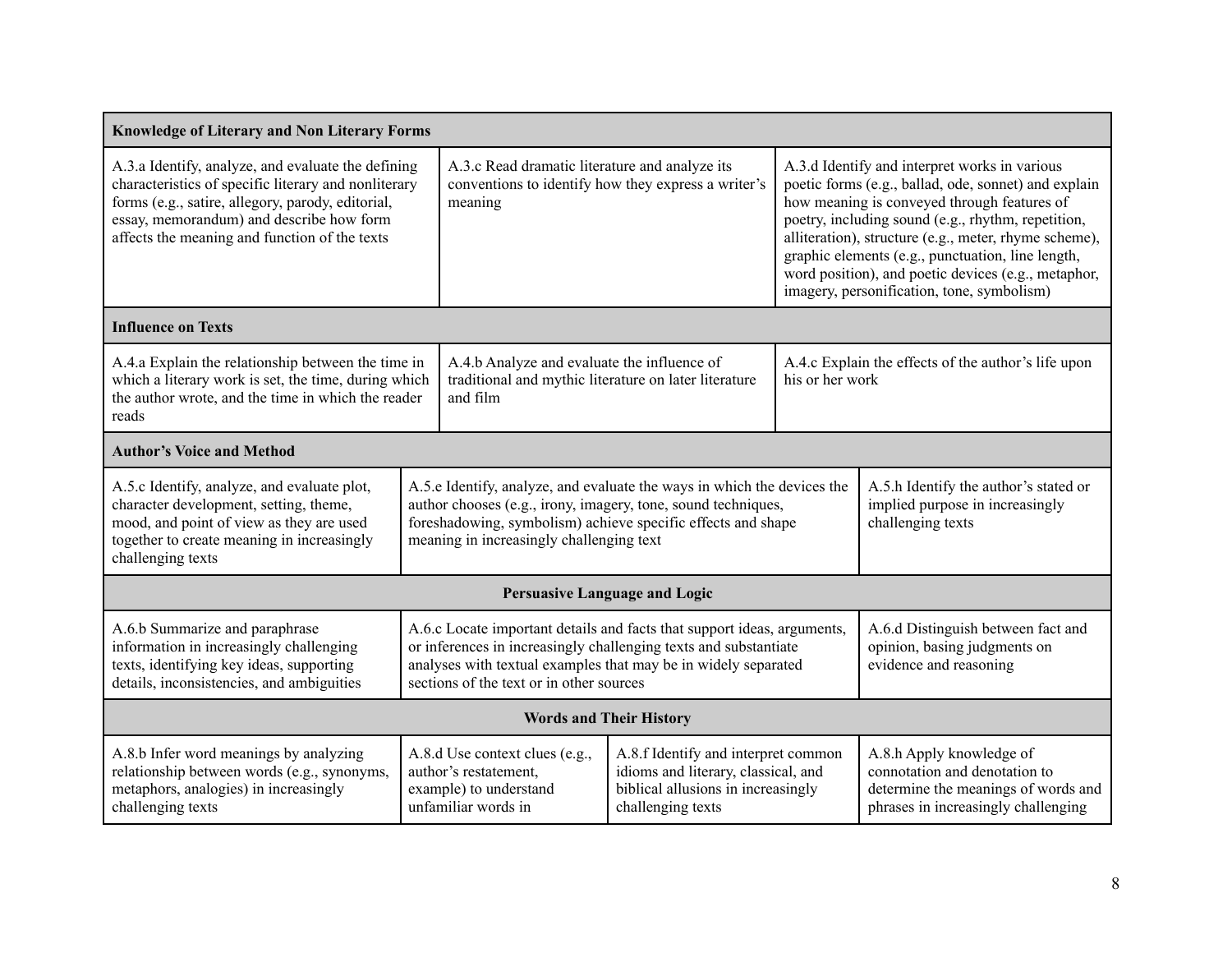|                                                          | increasingly challenging texts                                                 |                                                                                      | texts                                                                                                 |  |  |  |  |
|----------------------------------------------------------|--------------------------------------------------------------------------------|--------------------------------------------------------------------------------------|-------------------------------------------------------------------------------------------------------|--|--|--|--|
| <b>Required Reading</b>                                  | <b>Suggested Reading</b>                                                       | <b>Suggested Writing</b>                                                             | <b>ACT Prep</b>                                                                                       |  |  |  |  |
| 1984                                                     | <b>Stop and Frisk</b><br>Allegory of the Cave                                  | Journal responses<br>$\bullet$<br>Argumentative research-based<br>$\bullet$<br>essay | ACT grammar practice<br><b>ACT</b> vocabulary<br>$\bullet$                                            |  |  |  |  |
| <b>Arts &amp; Humanities</b>                             | <b>Resources</b>                                                               | <b>PLCs</b>                                                                          | <b>Suggested Activities</b>                                                                           |  |  |  |  |
| Character sketch presentations                           | 1984 text<br>$\bullet$<br>video supplements<br>Chromebooks<br>Google Classroom | Research skills<br>Discussion and connection to<br>$\bullet$<br>contemporary culture | discussion<br>small group projects<br>presentations<br>quizzes<br>journaling<br>summative assessments |  |  |  |  |
| 3 <sup>rd</sup> Quarter                                  |                                                                                |                                                                                      |                                                                                                       |  |  |  |  |
| On-going: Bellringers to practice grammar and mechanics. |                                                                                |                                                                                      |                                                                                                       |  |  |  |  |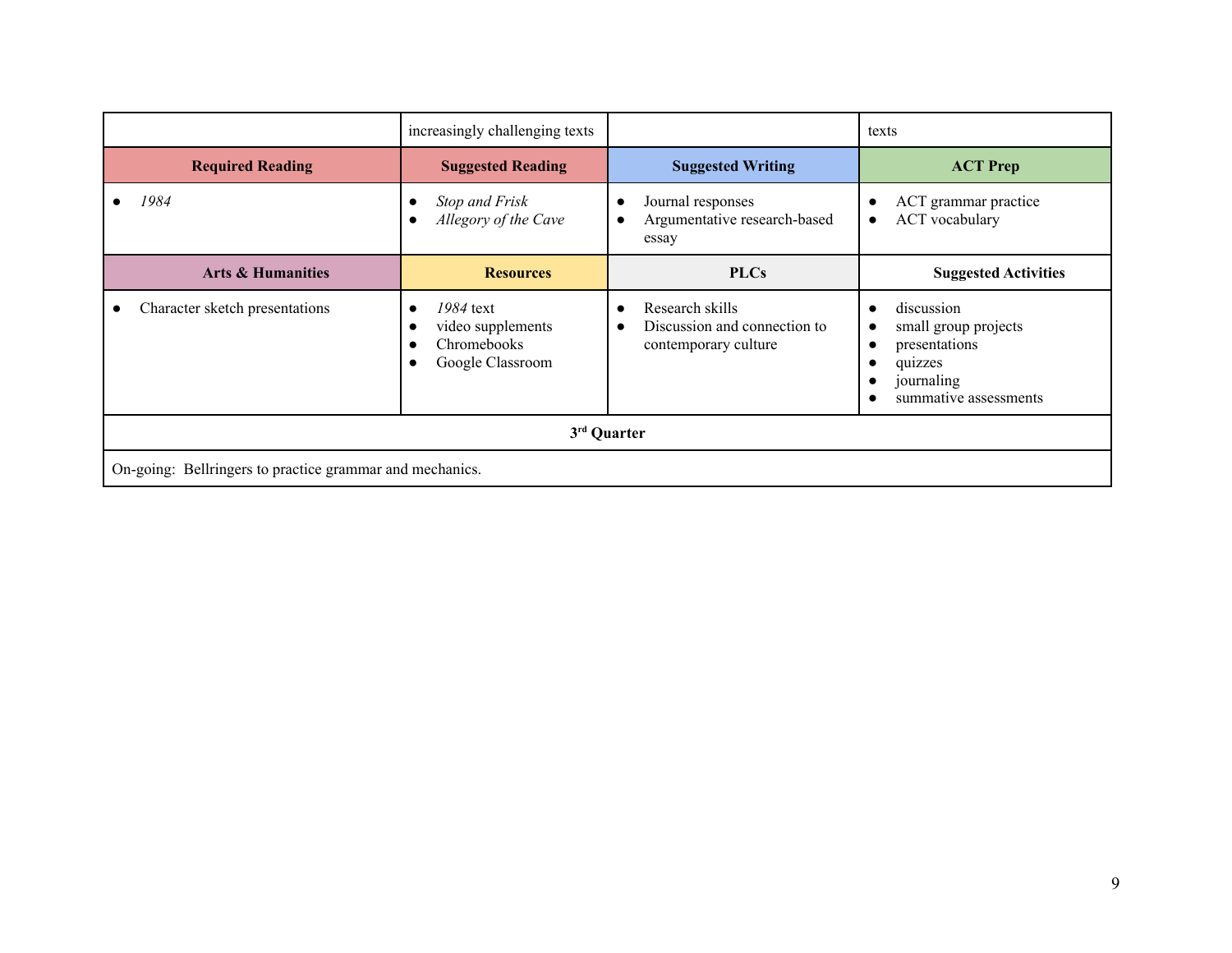| <b>Ohio County High School</b><br>Curriculum Map / 12th Grade Language Arts<br>2020-2021                                                                                                                                                                                                                                                                                                                                                 |                                                                                                                                                                                                                                                                              |                                                                                                                                                                                                |                                                                                                                            |  |  |
|------------------------------------------------------------------------------------------------------------------------------------------------------------------------------------------------------------------------------------------------------------------------------------------------------------------------------------------------------------------------------------------------------------------------------------------|------------------------------------------------------------------------------------------------------------------------------------------------------------------------------------------------------------------------------------------------------------------------------|------------------------------------------------------------------------------------------------------------------------------------------------------------------------------------------------|----------------------------------------------------------------------------------------------------------------------------|--|--|
| <b>Unit 3: Modern/Contemporary</b>                                                                                                                                                                                                                                                                                                                                                                                                       | <b>Essential Questions:</b>                                                                                                                                                                                                                                                  |                                                                                                                                                                                                |                                                                                                                            |  |  |
| <b>Overview:</b> Students consider the problems<br>inherent in fashioning a perfect society or a<br>perfect individual. Examining how authors<br>rework classical stories and themes, students<br>ponder how historical context affects an<br>enduring story or theme. They engage in<br>discussions resembling college discussions,<br>where they pursue focused questions in<br>depth over the course of one or two class<br>sessions. | What are the defining characteristics of literature in the modern world?<br>How does the historical context impact the literature?<br>What are the cross-cultural connections in the literature?<br>What do the themes of the literature suggest about society?<br>$\bullet$ |                                                                                                                                                                                                |                                                                                                                            |  |  |
|                                                                                                                                                                                                                                                                                                                                                                                                                                          |                                                                                                                                                                                                                                                                              | <b>Quality Core Standards:</b>                                                                                                                                                                 |                                                                                                                            |  |  |
| <b>Reading Across Curriculum</b>                                                                                                                                                                                                                                                                                                                                                                                                         |                                                                                                                                                                                                                                                                              |                                                                                                                                                                                                |                                                                                                                            |  |  |
| A.1.b Read independently for a variety of purposes (e.g., for enjoyment, to<br>gain information, to perform a task)                                                                                                                                                                                                                                                                                                                      |                                                                                                                                                                                                                                                                              | A.1.c Reading increasingly challenging whole texts in a variety of literary<br>(e.g., poetry, drama, fiction, nonfiction) and nonliterary (e.g., textbooks, news<br>articles, memoranda) forms |                                                                                                                            |  |  |
| <b>Reading Strategies</b>                                                                                                                                                                                                                                                                                                                                                                                                                |                                                                                                                                                                                                                                                                              |                                                                                                                                                                                                |                                                                                                                            |  |  |
| A.2.a Apply strategies before, during, and<br>after reading to increase fluency and<br>comprehension (e.g., adjusting purpose,<br>previewing, scanning, making predictions,<br>comparing, inferring, summarizing, using<br>graphic organizers) with increasingly<br>challenging text                                                                                                                                                     | A.2.c Demonstrate<br>comprehension of<br>increasingly challenging texts<br>(both print and non-print<br>sources) by asking and<br>answering literal, interpretive,<br>and evaluative questions                                                                               | A.2.d Use close-reading strategies<br>(e.g., visualizing, annotating,<br>questioning) in order to interpret<br>increasingly challenging texts                                                  | A.2.e Compare texts to previously<br>read texts, past and present events,<br>and/or content learned in other<br>coursework |  |  |
| <b>Knowledge of Literary and Non Literary Forms</b>                                                                                                                                                                                                                                                                                                                                                                                      |                                                                                                                                                                                                                                                                              |                                                                                                                                                                                                |                                                                                                                            |  |  |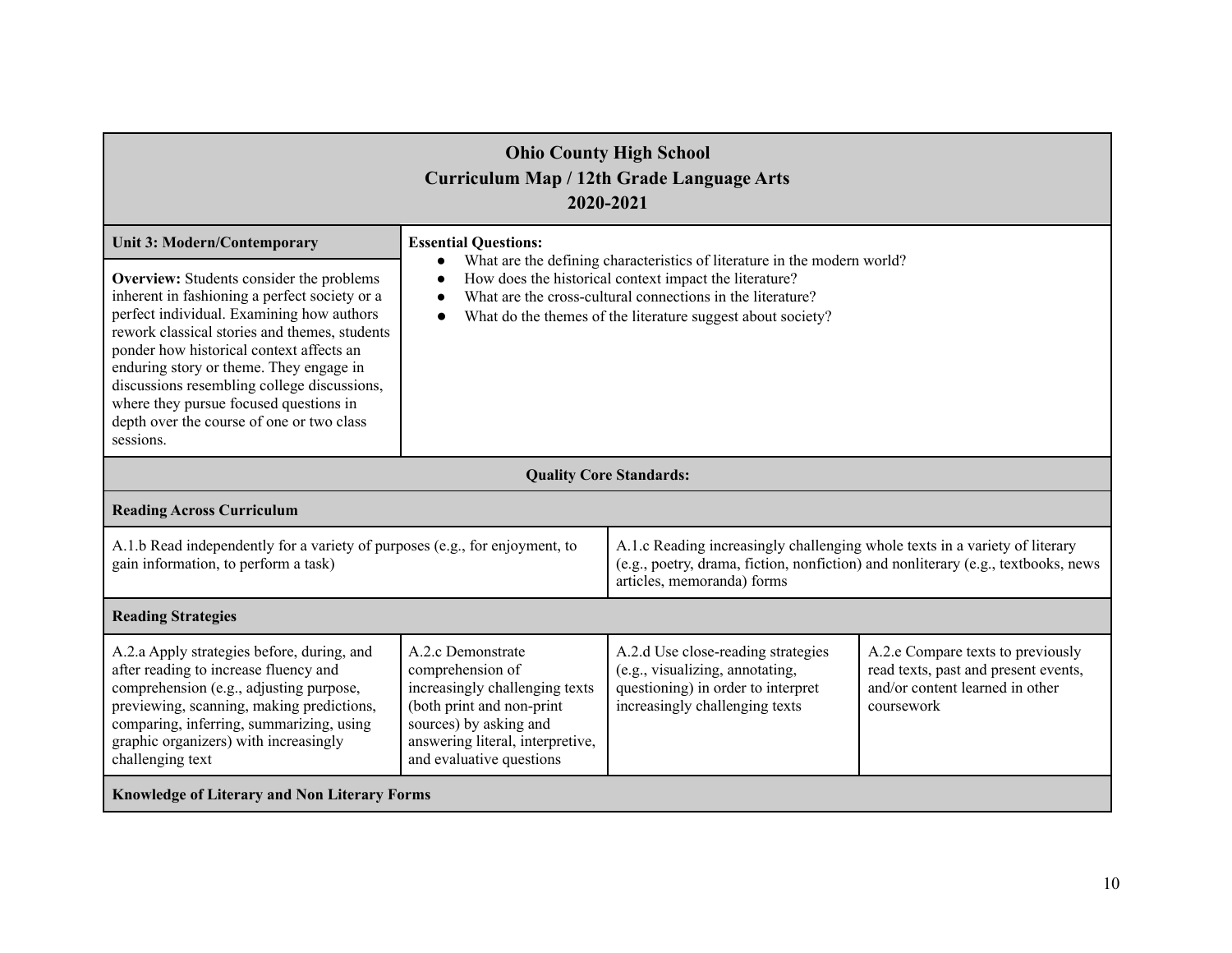| A.3.a Identify, analyze, and evaluate the defining characteristics of specific<br>literary and nonliterary forms (e.g., satire, allegory, parody, editorial, essay,<br>memorandum) and describe how form affects the meaning and function of the<br>texts                                                                                                                                                                             |       |                                                                                                                         |                                                                                                                                                                                                                                                                                                                                                                                                       | A.3.c Read dramatic literature and analyze its conventions to identify how<br>they express a writer's meaning |                                                                                                                  |                                                                                                                                                                                                                                                                       |  |                                                                                                  |                                                                                                  |
|---------------------------------------------------------------------------------------------------------------------------------------------------------------------------------------------------------------------------------------------------------------------------------------------------------------------------------------------------------------------------------------------------------------------------------------|-------|-------------------------------------------------------------------------------------------------------------------------|-------------------------------------------------------------------------------------------------------------------------------------------------------------------------------------------------------------------------------------------------------------------------------------------------------------------------------------------------------------------------------------------------------|---------------------------------------------------------------------------------------------------------------|------------------------------------------------------------------------------------------------------------------|-----------------------------------------------------------------------------------------------------------------------------------------------------------------------------------------------------------------------------------------------------------------------|--|--------------------------------------------------------------------------------------------------|--------------------------------------------------------------------------------------------------|
| <b>Influence on Texts</b>                                                                                                                                                                                                                                                                                                                                                                                                             |       |                                                                                                                         |                                                                                                                                                                                                                                                                                                                                                                                                       |                                                                                                               |                                                                                                                  |                                                                                                                                                                                                                                                                       |  |                                                                                                  |                                                                                                  |
| A.4.a Explain the relationship between the time in<br>which a literary work is set, the time, during which<br>the author wrote, and the time in which the reader<br>and film<br>reads                                                                                                                                                                                                                                                 |       | A.4.b Analyze and evaluate the influence of<br>traditional and mythic literature on later literature<br>his or her work |                                                                                                                                                                                                                                                                                                                                                                                                       |                                                                                                               | A.4.c Explain the effects of the author's life upon                                                              |                                                                                                                                                                                                                                                                       |  |                                                                                                  |                                                                                                  |
| <b>Author's Voice and Method</b>                                                                                                                                                                                                                                                                                                                                                                                                      |       |                                                                                                                         |                                                                                                                                                                                                                                                                                                                                                                                                       |                                                                                                               |                                                                                                                  |                                                                                                                                                                                                                                                                       |  |                                                                                                  |                                                                                                  |
| A.5.c Identify, analyze, and<br>evaluate plot, character<br>development, setting, theme,<br>mood, and point of view as<br>they are used together to<br>create meaning in<br>increasingly challenging<br>texts                                                                                                                                                                                                                         | texts |                                                                                                                         | A.5.e Identify, analyze, and<br>A.5.d Identify, analyze, and<br>evaluate the author's use of<br>evaluate the ways in which<br>parallel plots and subplots in<br>the devices the author<br>chooses (e.g., irony, imagery,<br>increasingly challenging<br>tone, sound techniques,<br>foreshadowing, symbolism)<br>achieve specific effects and<br>shape meaning in<br>increasingly challenging<br>texts |                                                                                                               |                                                                                                                  | A.5.g Evaluate ways authors<br>develop style to achieve<br>specific rhetorical and<br>aesthetic purposes, noting the<br>impact of diction and<br>figurative language on tone,<br>mood, and theme; cite<br>specific examples from<br>increasingly challenging<br>texts |  |                                                                                                  | A.5.h Identify the author's<br>stated or implied purpose in<br>increasingly challenging<br>texts |
|                                                                                                                                                                                                                                                                                                                                                                                                                                       |       |                                                                                                                         |                                                                                                                                                                                                                                                                                                                                                                                                       |                                                                                                               | <b>Persuasive Language and Logic</b>                                                                             |                                                                                                                                                                                                                                                                       |  |                                                                                                  |                                                                                                  |
| A.6.b Summarize and paraphrase information in<br>A.6.c Locate important details and facts that<br>increasingly challenging texts, identifying key<br>support ideas, arguments, or inferences in<br>ideas, supporting details, inconsistencies, and<br>increasingly challenging texts and substantiate<br>analyses with textual examples that may be in<br>ambiguities<br>widely separated sections of the text or in other<br>sources |       |                                                                                                                         | A.6.d Distinguish between fact and opinion, basing<br>judgments on evidence and reasoning                                                                                                                                                                                                                                                                                                             |                                                                                                               |                                                                                                                  |                                                                                                                                                                                                                                                                       |  |                                                                                                  |                                                                                                  |
|                                                                                                                                                                                                                                                                                                                                                                                                                                       |       |                                                                                                                         |                                                                                                                                                                                                                                                                                                                                                                                                       | <b>Words and Their History</b>                                                                                |                                                                                                                  |                                                                                                                                                                                                                                                                       |  |                                                                                                  |                                                                                                  |
| A.8.b Infer word meanings by<br>analyzing relationships between<br>words (e.g., synonyms, metaphors,                                                                                                                                                                                                                                                                                                                                  |       | A.8.d Use context clues (e.g.,<br>author's restatement, example) to<br>understand unfamiliar words in                   |                                                                                                                                                                                                                                                                                                                                                                                                       |                                                                                                               | A.8.f Identify and interpret common<br>idioms and literary, classical, and<br>biblical allusions in increasingly |                                                                                                                                                                                                                                                                       |  | A.8.h Apply knowledge of<br>connotation and denotation to<br>determine the meanings of words and |                                                                                                  |